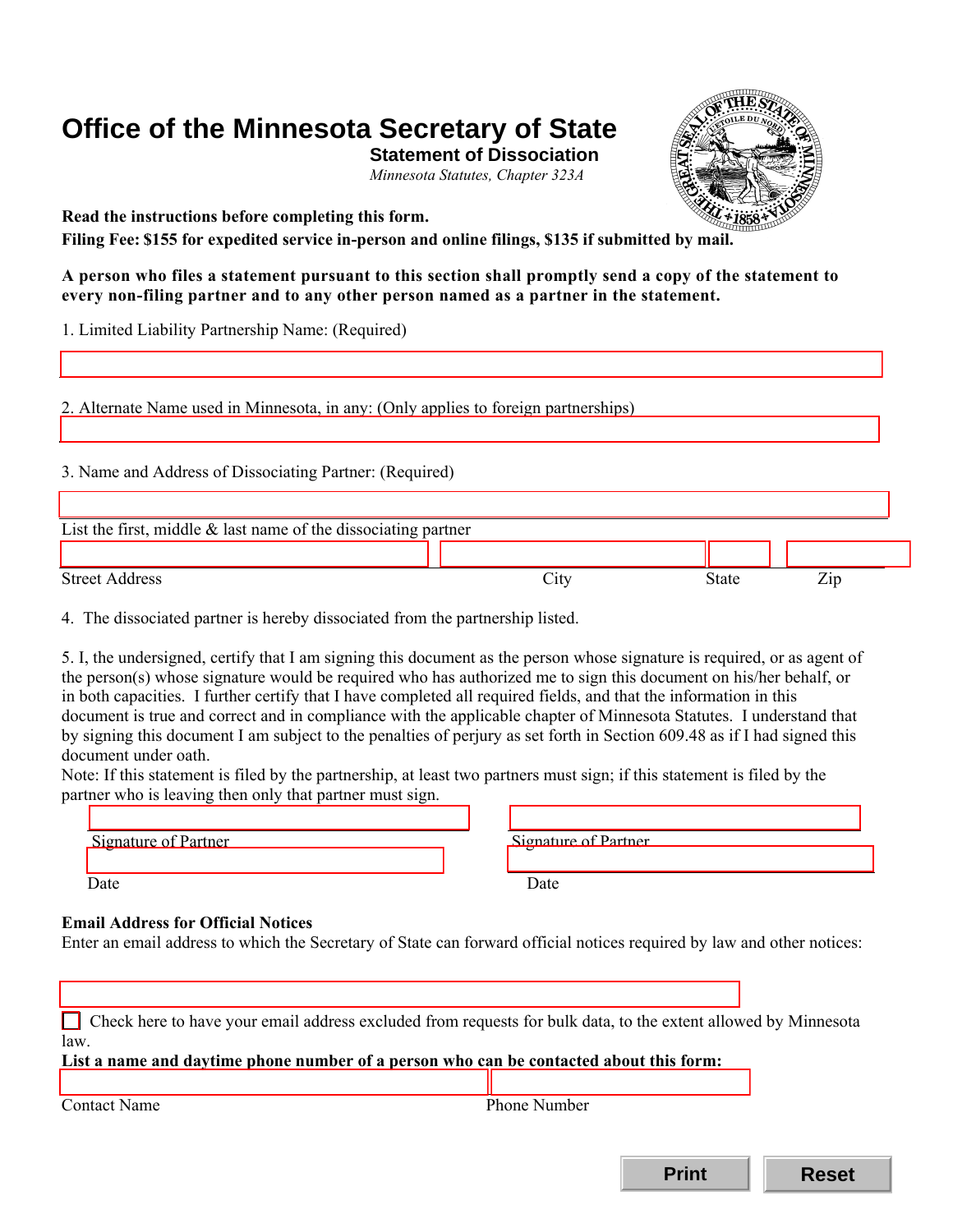# **INSTRUCTIONS**

# **File your business document online by visiting our website at [www.sos.state.mn.us.](http://www.sos.state.mn.us/)**

This form is intended merely as a guide for filing and is not intended to cover all situations. Retain the original signed copy of this document for your records and submit a legible photocopy for filing with the Office of the Secretary of State.

#### **A person who files a statement pursuant to this section shall promptly send a copy of the statement to every non-filing partner and to any other person named as a partner in the statement.**

NOTE: A dissociated partner OR the partnership may file a statement of dissociation.

# **323A.0603 (b) Upon a Partner's Dissociation:**

(1) the partner's right to participate in the management and conduct of the partnership business terminates, except as otherwise provided in section 323A.0803;

(2) the partner's duty of loyalty under section 323A.0404 (b) (3) terminates; and

 partner is deemed to have notice of the dissociation 90 days after the statement of dissociation is filed. (3) the partner's duty of loyalty under section 323A.0404(b) (1) and (2) and duty of care under section 323A.0404 (c) continue only with regard to matters arising and events occurring before the partner's dissociation, unless the partner participates in winding up the partnership's business pursuant to section 323A.0803. 323A.0704 (b) A statement of dissociation is a limitation on the authority of a dissociated partner for the purposes of section 323A.0303 (d) and (e). (c) For the purposes of sections 323A.0702 (a) (3) and 323A.0703 (b) (3), a person not a

1. List the name the partnership in the jurisdiction in which it is organized

2. If applicable, list the alternate name used in Minnesota. Note: This only applies for foreign partnerships that are using an alternate name in Minnesota.

3. List the first, middle and last name and address of the dissociating partner.

 4. If this statement is filed by the partnership, at least two partners must sign; if this statement is filed by the partner who is leaving then only that partner must sign. If this statement is being signed by an authorized agent, the signing be required and that they have been authorized to sign on behalf of that person(s). The partner(s) who party must indicate on the document that they are acting as the agent of the person(s) whose signature would completes this statement of dissociation personally declares under penalty of perjury that the contents of the statement are accurate.

 **Email Address listed for Official Notices.** This email address may also be used to send annual renewal reminders and other important notices that may require action or response. Check the box if you wish to have your email address excluded from requests for bulk data, to the extent allowed by Minnesota law.

#### **List a name and daytime telephone number of a person who can be contacted about this form.**

# **Filing Fee: \$155 for expedited service in-person and online filings, \$135 if submitted by mail. Payable to the MN Secretary of State**

Please submit all items together and mail to the address below: